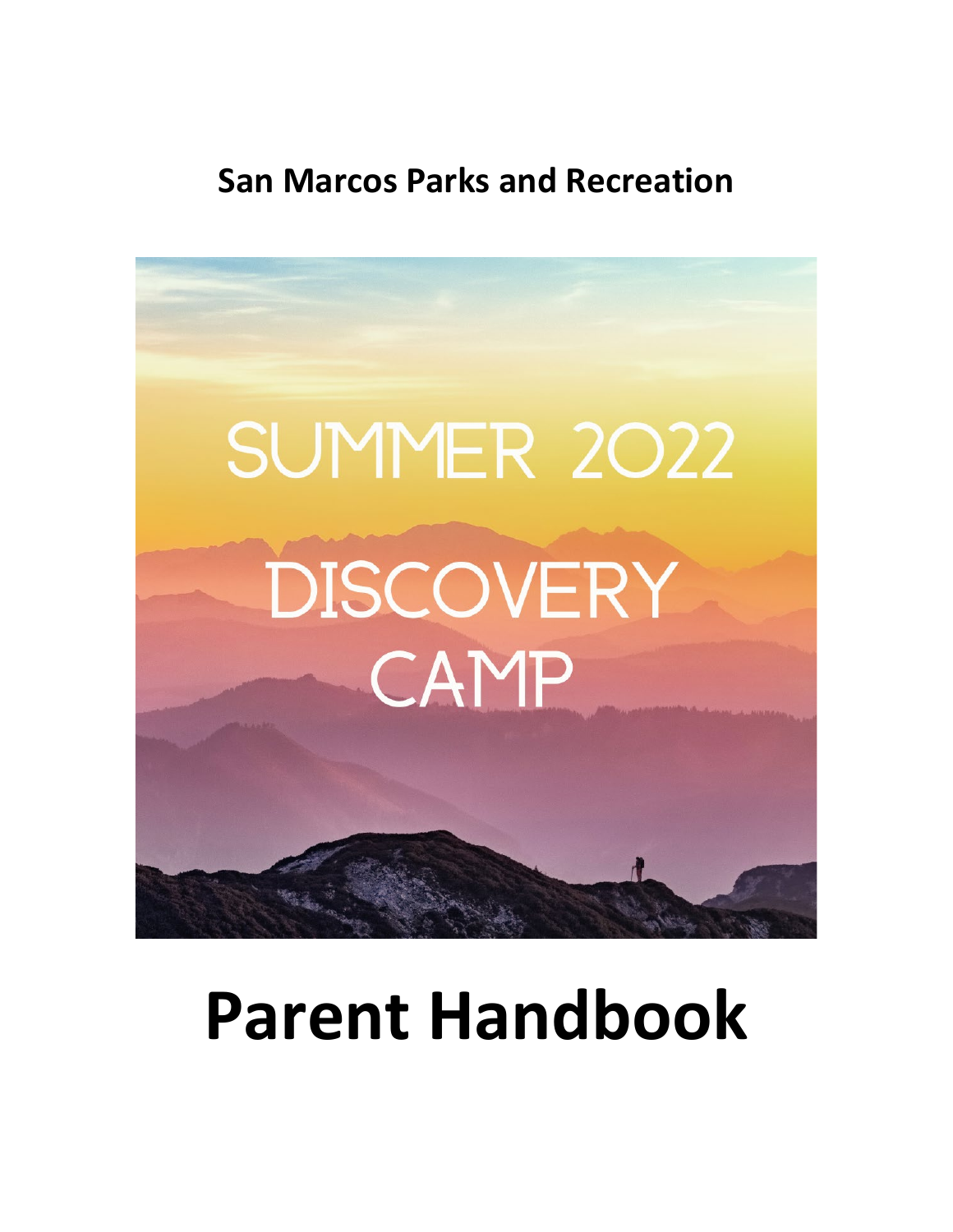## **Table of Contents**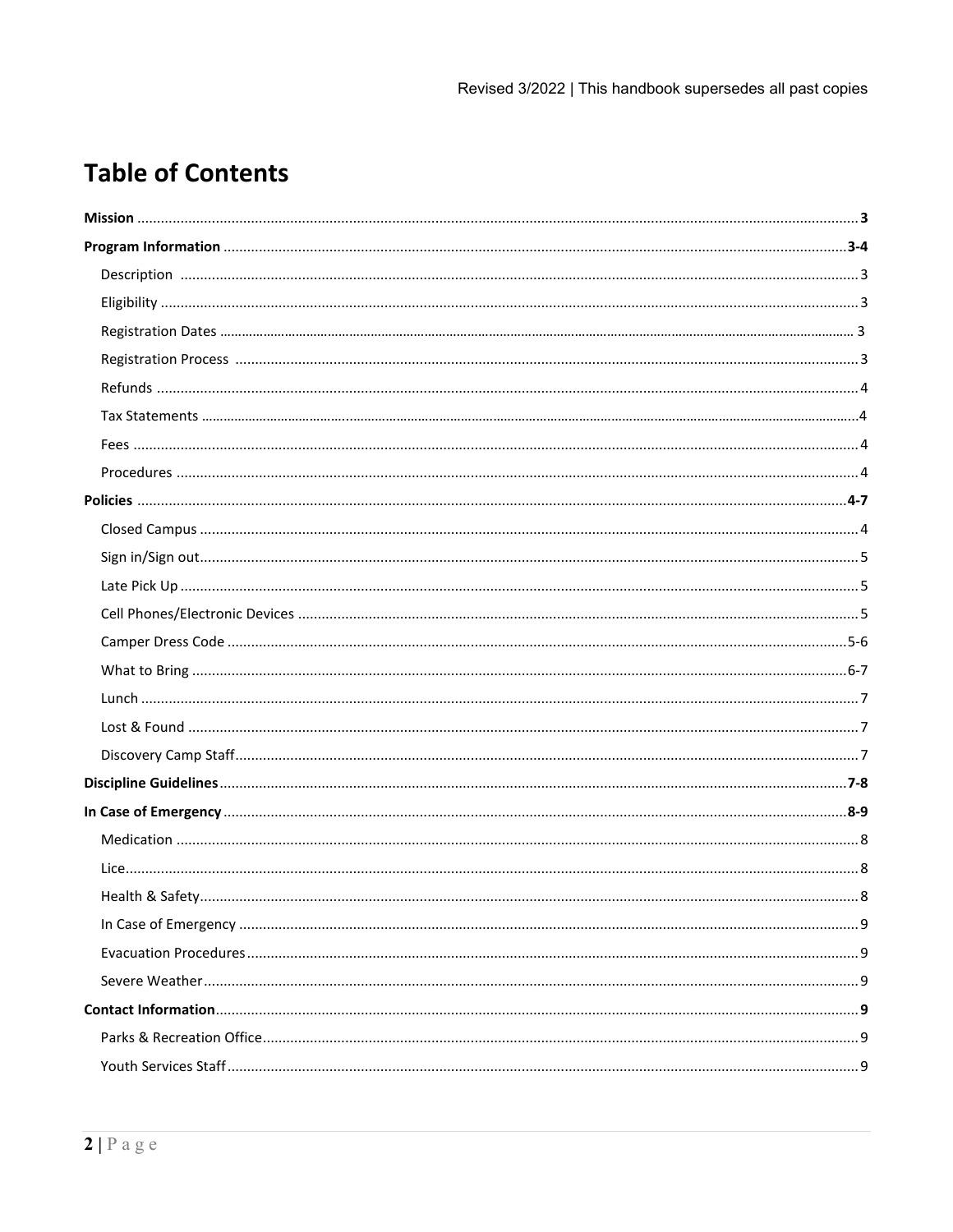

## **San Marcos Parks and Recreation**

## **Discovery Camp 2022**

## **Parent Handbook**

#### **Mission Statement**

The mission of Discovery Camp is to provide a safe and secure environment for children to explore, learn, and achieve success through various recreational activities.

#### **Program Description**

Come experience an adventure this summer with the City of San Marcos Discovery Camp! San Marcos Parks and Recreation Department is offering 8 themed weeks of exploring, adventure, and discovery. Campers will have the chance to be outside, do experiments, build things, get messy, work as a team, develop leadership skills, and have FUN! Discovery Camp runs from June 13 until August 5 (Monday through Friday, 7:30am – 5:30pm). Children will participate in a wide variety of activities which include field trips, science experiments, arts and crafts, and games. Discovery Camp enrollment is limited to 26 campers each week. We are working with the San Marcos Consolidated Independent School District (SMCISD) to have lunch provided and will have more details closer to the start of the program. If you would like to send a snack with your child, please send non-perishable food items, since refrigeration is not available.

#### **Program Eligibility**

To be eligible to participate in Discovery Camp, children must be between the ages of 5 to 10 years of age.

#### **Registration Dates**

City of San Marcos Residents: Monday, April 4 Non-residents: Monday, April 25

#### **Registration Process**

Discovery Camp was developed for children to explore, learn, and achieve success through various recreational activities. A child must be at least five years of age and must be potty trained and require no restroom assistance. The program staff will endeavor to provide reasonable accommodations for maximum participation of each child in all schedule activities. If your child needs an accommodation please complete the enrollment application at least two weeks prior to the start of the program; and, at that time please make sure the Parks and Recreations office is given written documentation of your request for an accommodation. A decision on your request will be made within ten days after receipt of the request.

- 1. For more information on registration please visit our website at [www.sanmarcostx.gov/camps](http://www.sanmarcostx.gov/camps) or [www.sanmarcostx.gov/activesmtx](http://www.sanmarcostx.gov/activesmtx)
- 2. The program begins on June 13, 2022 and runs for 8 weeks through August 5, 2022. Program begins at 7:30 am and ends at 5:30 pm, Monday through Friday at Dunbar Recreation Center, 801 MLK Drive.
- 3. Parents/guardian must read all information in the Parent Handbook on Policies and Procedures of program.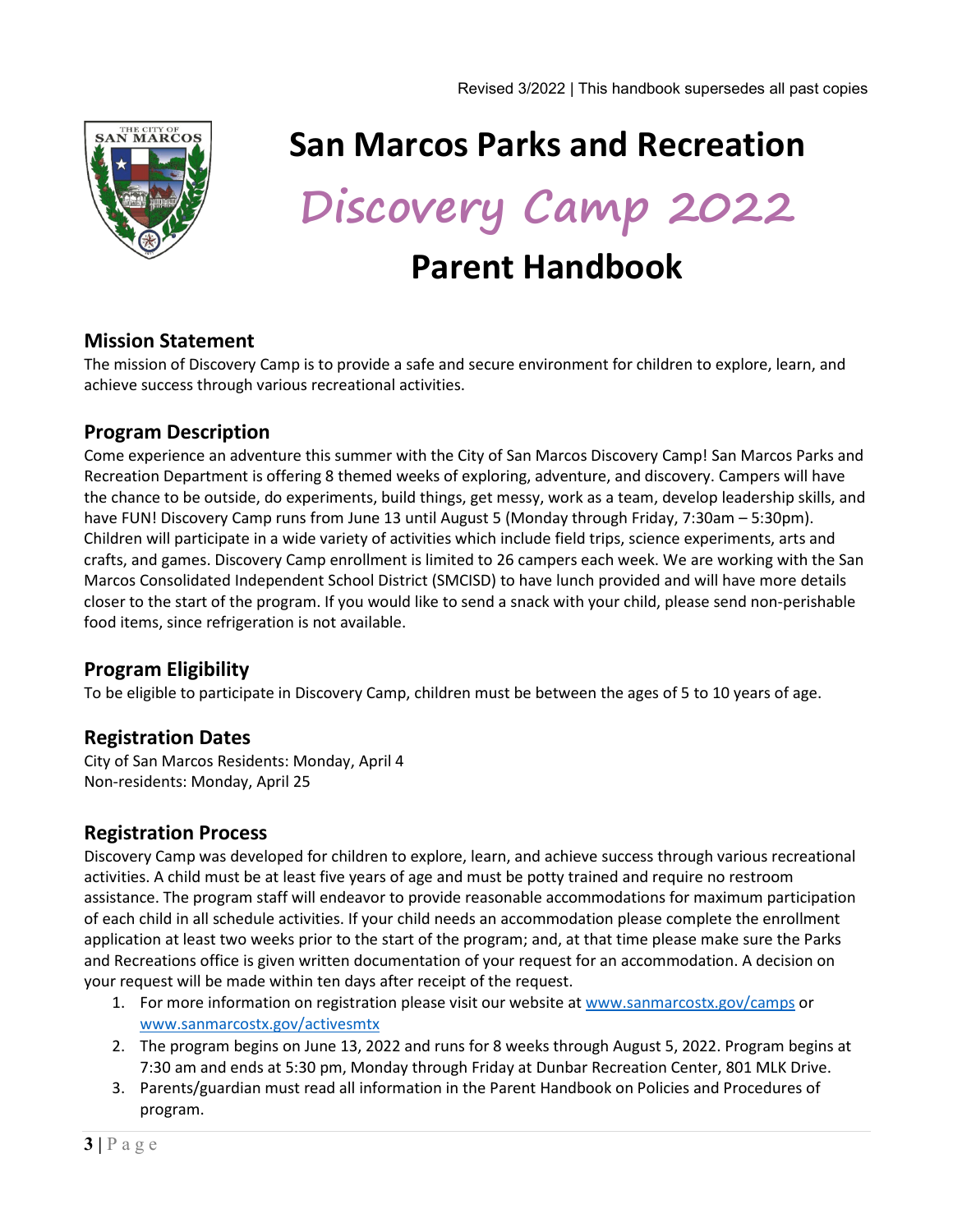4. An e-mail from ePACT Network will be sent to the email address associated with your account before camp begins. The registered child will not be able to attend camp until all necessary information has been completed. ePACT is a secure emergency network, that we will use to collect medical and emergency contact information electronically. Not only will ePACT replace paper forms, but it will also ensure we have a way to communicate with you in the event of an unexpected situation.

#### **Refunds**

Refunds for camp programs will only be issued if the spot can be filled from the waiting list. There will be no refunds due to child illness or a change in family plans, whether expected or unexpected, unless that spot can be filled from the waiting list.

#### **Tax Statements**

Retain your receipts, cancelled checks, money orders, or bank statements for tax recording purposes, as we do not provide payment summary statements. Our taxpayer identification number is 74 600 2238.

#### **Program Fees**

Residents must pay \$150 per week per child Non-residents must pay \$175 per week per child

\*Sibling Discount is Available

#### **Program Procedures**

The following rules have been designed to provide a fun, safe and healthy environment for all children in the program. Please read and **SHARE THESE PROCEDURES WITH YOUR CHILD.**

- 1. Children will be required to follow program rules as well as any rules posted at field trip sites.
- 2. Children will not be allowed to show disrespect to staff or other children through actions or words.
- 3. Leaving the defined boundaries of any site or field trip facility will not be allowed.
- 4. Abusive language, mishandling of equipment, defacing of property and theft is not acceptable behavior.
- 5. Children will not be allowed to be physically or verbally abusive to other children.
- 6. Over the counter, illegal drugs or unauthorized prescription drugs, tobacco, or alcohol are not permitted on site.
- 7. Any weapon of any nature found in the possession of a child will be permanently confiscated and the child will be removed immediately from program and may be reported and subject to action by local law enforcement authorities.
- 8. Inappropriate or sexually provocative behaviors will not be tolerated and may be reported to and subject to action by the appropriate authorities.
- 9. Each child will help clean up after every activity.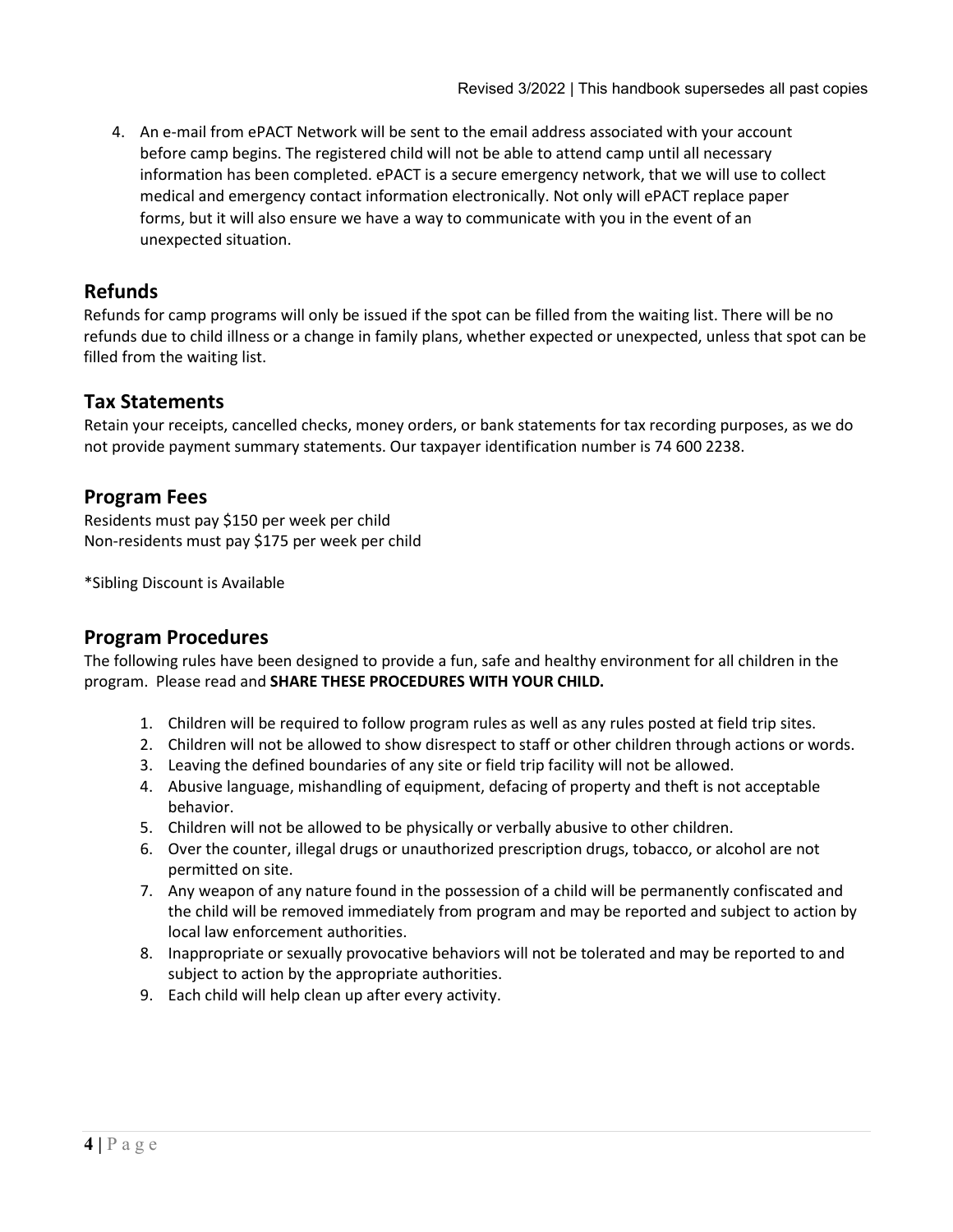#### **Closed Campus Policy**

For the safety of your child(ren), Discovery Camp will operate as a closed campus. The Site Supervisor will lock the building. When dropping off and picking up children, parents will be required to stay in their vehicles. Please contact the camp phone number (512-738-3285) if you need to get in touch with someone on campus. Once you are on the phone with a staff member, be prepared to answer questions to confirm your identity.

#### **Sign in and Out Policy**

**SIGN IN**-Parent/guardian must fill out the CHECK-IN roster daily at drop off time. Parent/Guardian will remain in the vehicle at all times.

- Upon arrival, please call the site phone to let a staff member know.
- Following sign in, the camper will be escorted into the facility by a Discovery Camp staff member.
- If you arrive after 8:30AM, please call the site phone to let a staff member know.
- The site phone number will be released at a later date.

**SIGN OUT**-Parent/Guardian will remain in the vehicle at all times.

- Upon arrival, please provide staff with your camper's name so a staff member can get the camper ready for departure.
- Meanwhile, the parent/guardian will sign the camper out
- Following sign out, the camper will be escorted to the vehicle by a Discovery Camp staff member.
- If you arrive before 4:30PM, please call the site phone to let a staff member know.

Your child may **only** be picked up by persons designated by parent/guardian listed on the registration form. If anyone other than those listed on the registration form are to pick up the child, we must have verbal notice from the parent/guardian before the child can be released. **A photo I.D. must be shown by the person authorized by you (parent/guardian) to pick up your child. Authorized persons must be 18 or older unless the person is 16 or older and a sibling of the participant.** 

It is the parent's responsibility to notify staff of proper registration information and current phone numbers for the child's file. Please inform the Youth Services Specialist through written notice of any changes or additions that need to be made to the child's file. Each child should have at least three emergency contacts/authorized pick-ups including phone numbers. We will **NOT** release a child to anyone not listed on the registration form.

#### **Late Pick Up Policy**

A late fee will be assessed per occurrence if your child/children are not picked up within the camp operating hours (7:30AM-5:30PM) The late fee charge will occur in 15 minute increments and must be paid before your child may return to the program (i.e. 5:31PM- 5:45PM = 15 minutes at a rate of \$6.00 per 15 minutes).

#### **Any child picked up after 5:45PM will not be allowed to return to the program until parent/guardian makes an appointment with Youth Services Staff.**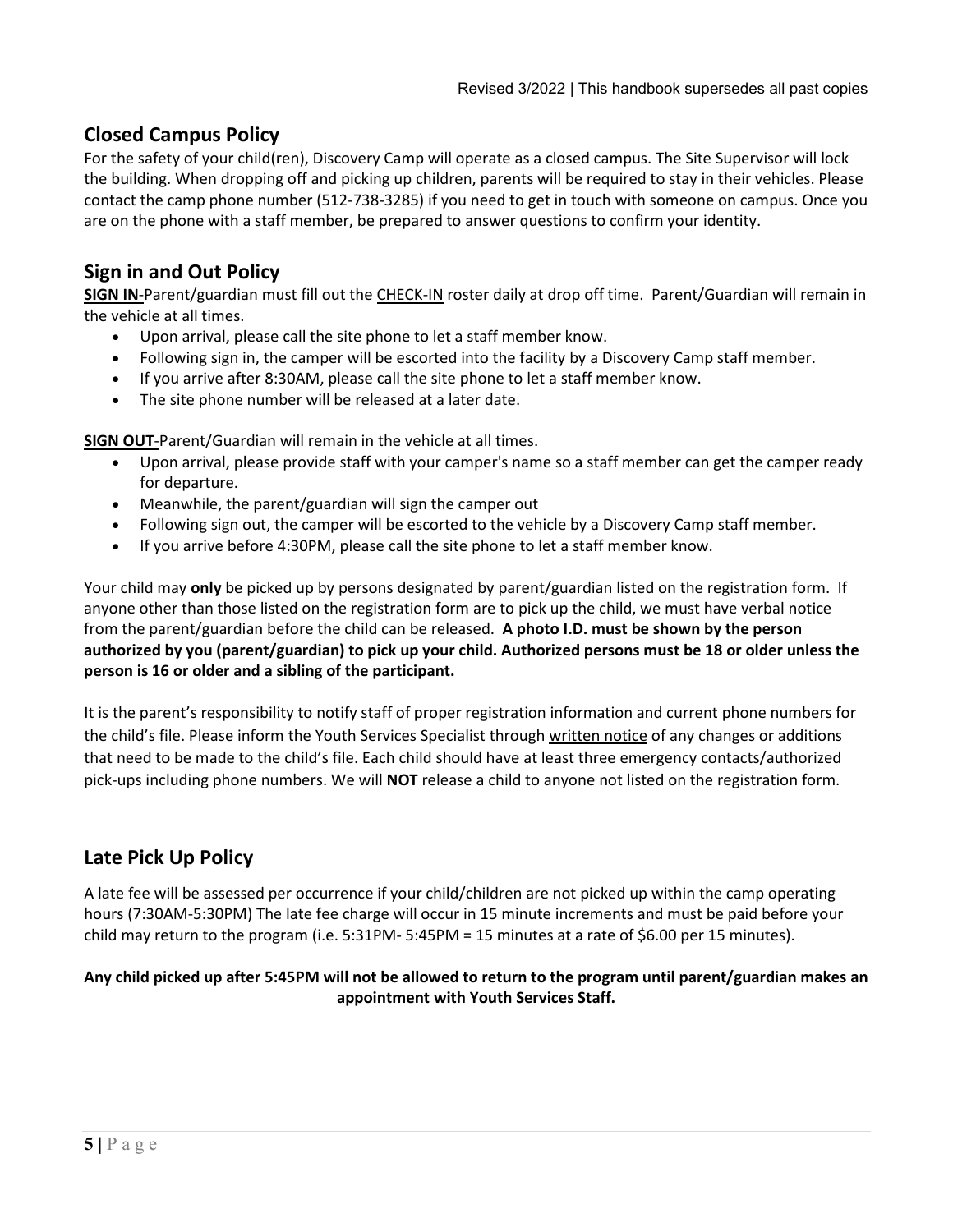#### **Cell Phones and Electronic Devices Policy**

Discovery Camp does not allow the use of cell phones/electronic devices. If brought to camp, electronic devices must be stored in the camper's bag.

If you send your child(ren) with a device of any kind, you do so at your own risk. Phones may not be kept on their person, but must be stored in a bag or purse in the designated area. The Discovery Camp Staff will assume no responsibility for misplaced, lost, or stolen devices.

#### **Camper Dress Code**

The City of San Marcos Discovery Camp Program prohibits any clothing or grooming that, in the supervisor's judgement, may reasonably be expected to cause disruption of or interference with normal camp operations.

- 1. Pictures, emblems, jewelry, body ornamentation, tattoos, hair sculpting, accessories or writings on clothing are not allowed if they:
	- a. Are lewd, offensive, vulgar, morbid, obscene, depict violence, death, or dismemberment, are satanic in nature, or refer to gang association.
	- b. Advertise or depict tobacco products, alcoholic beverages, drugs or any other substance prohibited.
- 2. Tank tops; tops without straps' tops which expose the midriff, mesh shirts, shirts/blouses with low necklines that expose cleavage, holes in the back, and/or large arm holes are not allowed. Shoulder straps on blouses and shirts must be at least two inches wide.
- 3. Torn clothing must not expose the skin above the knee, leggings or bike shorts must be worn underneath the torn item to cover exposed skin.
- 4. Extremes in clothing such as see through styles, revealing fashions, backless tops, baggy pants or spandex clothing are not allowed.
- 5. Leggings and yoga pants may be worn if the shirt covers the body to the fingertips/mid-thigh.
- 6. Foot wear shall be worn at all times. Footwear with steel inserts or devices, shoes with wheels, excessively large footwear, slippers, house-shoes, or shoes which are not intended for wear outside are not allowed. They must be closed–toed shoes.
- 7. Chains that attach to wallets or other clothing accessories that might reasonably be used as a weapon are not allowed.
- 8. Shorts, skirts, and skorts are allowed provided they are not too tight or revealing and are no shorter than mid-thigh, approximately at the finger tips when the arm is extended down the side.
- 9. Walking or Bermuda shorts permitted.
- 10. Boxer shorts or spandex shorts (exercise, bicycle shorts, etc.) are not permitted as outer garments.
- 11. Pants should fit properly at the waist.
- 12. The midriff must not be exposed when the student goes through normal activities of camp day (bending, stretching, reaching, etc.)
- 13. Undergarments may not be worn as outer garments. Undergarments should not be visible.
- 14. Pajamas are not to be worn as regular outer garments.

Our dress code policy was adapted from SMCISD's policies to fit our needs.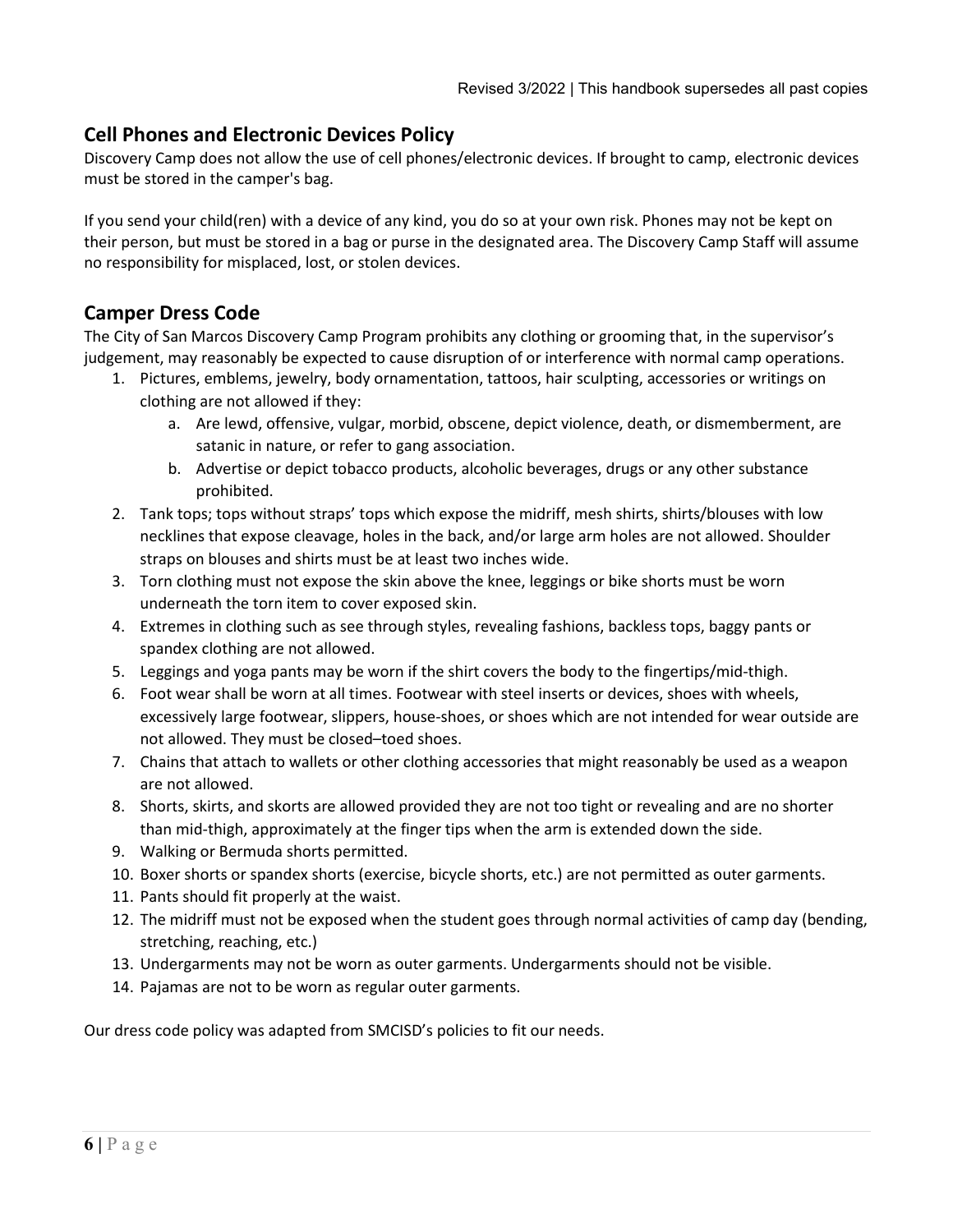#### **What to Bring**

We have the philosophy that the fewer personal things a child brings to the program, the less he/she will have to lose. No personal toys, games, music players, etc. should be brought to the program site. Program staff will not be responsible for keeping track of personal items left at the program site and shall not be responsible for any lost, stolen or damaged personal items.

#### *Program Supply List*

- 1. Reusable water bottle (labeled with child's first and last name)
- 2. Sunscreen/Bug Spray
- 3. Change of clothes in bag (sealed and labeled with child's first and last name)
- 4. Tennis shoes or other sturdy, closed-toed shoes must be worn for safety (no sandals or crocs allowed)
- 5. Hat or visor, and light weight long sleeved shirt if child burns easily.
- 6. Morning snack (if desired, all other snacks/meals will be provided at camp)
- 7. A Backpack (to hold their belongings)
- 8. Face masks are recommended, but not required

#### **Lunch**

We believe that child behavior and food are closely linked. If you choose to send your child with a lunch, we recommend that parents and guardians utilize resources such as [www.choosemyplate.gov](http://www.choosemyplate.gov/) for healthy lunch and snack ideas. Meals sent from home must be non-perishable and not require refrigeration.

#### **Lost and Found**

Staff will keep lost and found items on campus for campers and parents to retrieve until the end of the program. It is highly recommended that you put a first and last name on all personal items belonging to your child to ensure that lost items are returned to the right child at the end of the program.

#### **Discovery Camp Staff**

Discovery Camp staff are subject to drug screening and background checks prior to employment with the City of San Marcos. If you choose to hire the program staff outside of Discovery Camp for babysitting services, the City of San Marcos cannot be held responsible for their actions.

#### **Discipline Guidelines**

We feel our program is a service, which needs to be managed in a professional manner. To help accomplish this goal, we have established the following disciplinary guidelines concerning disruptive or inappropriate child behavior at the program.

#### First intervention

- Discovery Camp staff will counsel participant concerning behavior expectations, the appropriate behavior and the possible consequences for the behavior demonstrated.

#### Second intervention

-The participant will not be allowed to participate in activities for 5 to 10 minutes (length of time will vary according to the behavior.

#### Third intervention

-Site Supervisor will talk to the parent, or person designated to pick up participant concerning behavior.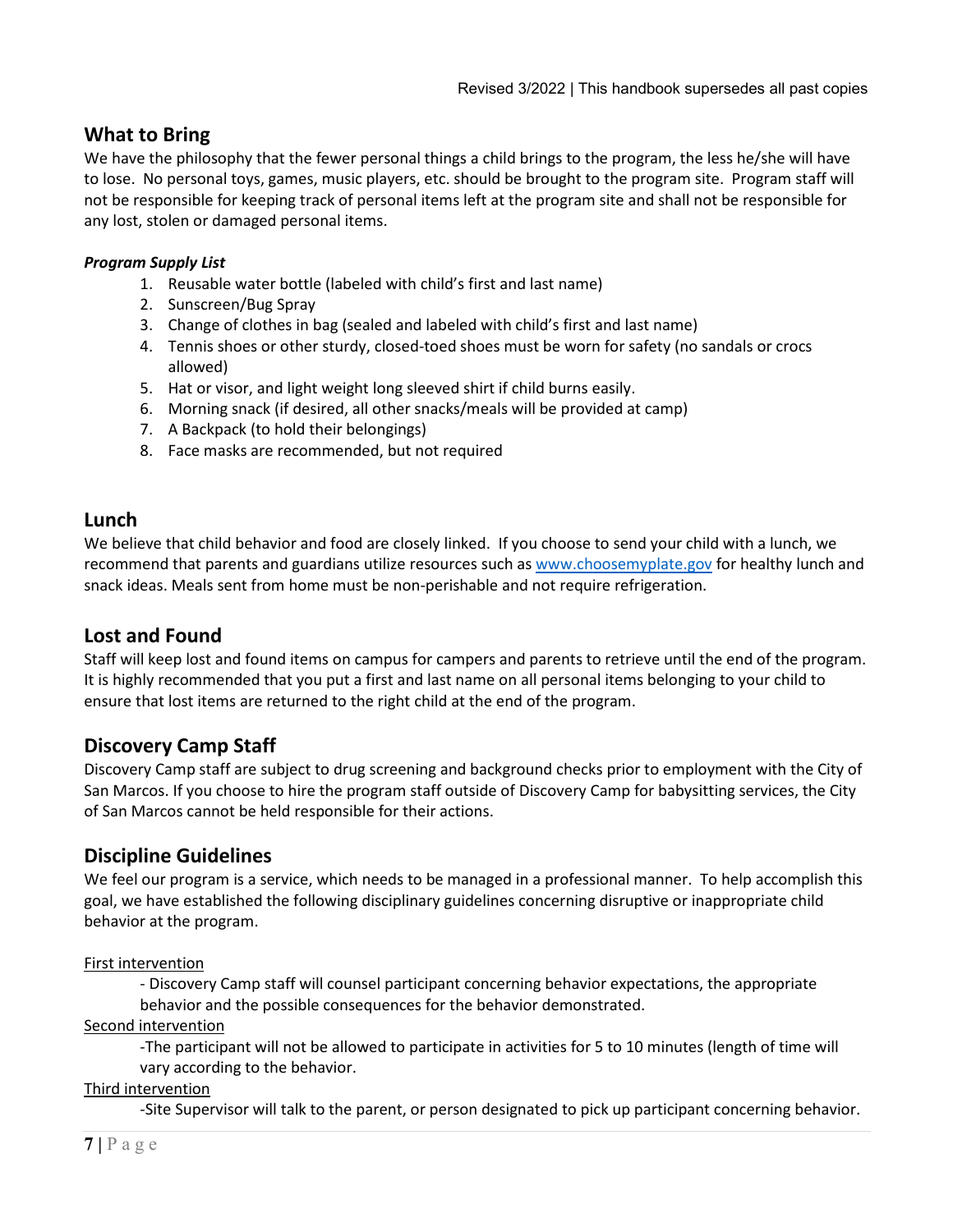#### **The first three could take place in a short period of time depending on the response of the participant.**

#### Fourth intervention

-A one to three-day suspension could be determined by the Youth Services staff depending on the severity of the behavior or incident. A camper conference may be required with a parent present.

-If you received a Discipline Notice, your child will not be able to return to camp until your camper and parent/guardian has met with Youth Services staff.

#### Fifth intervention

-Participant will be expelled from program for the remainder of the summer.

#### **Serious offenses include, but are not limited to:**

- Disrespectful behavior towards other participants and staff.
- Leaving the defined boundaries of site or field trip facility.
- Refusal to follow rules, policies and staff directions.
- Physical/Verbal abuse or any sort of threat will not be tolerated and are grounds for expulsion from the program.
- Possession of anything that can be considered a weapon.
- Inappropriate or sexually provocative behaviors.
- Possession of over the counter, illegal drugs or unauthorized prescription drugs, tobacco, or alcohol.

**Some of the serious offenses will be reported and subject to action by local law enforcement authorities**.

#### **Medication Policy**

Medication of any kind will **NOT** be administered by staff. In case of illness, or if your child becomes ill at the program and must go home, we will notify parent/guardian as quickly as possible to pick up child from program site.

#### **Lice Policy**

Lice checks will be administered randomly and when needed. Any child found with lice will discreetly be sent home and letter will be sent out to camp parents. Child will be unable to return to camp until lice and nits have been removed.

#### **Health & Safety Policy**

Limitations on attendance or early required pick up are as follows. **Do not** send your child if they are showing the symptoms below. Child(ren) **MUST** be picked up if the following applies:

**Fever** – 100.4 or higher

**Chicken Pox** – may return when all pox are dried

**Head Lice** – may return after **all** lice and lice eggs have been removed – a letter will be sent to all camp parents

**Pink Eye** – may return after treatment (prescription eye drops or medication)